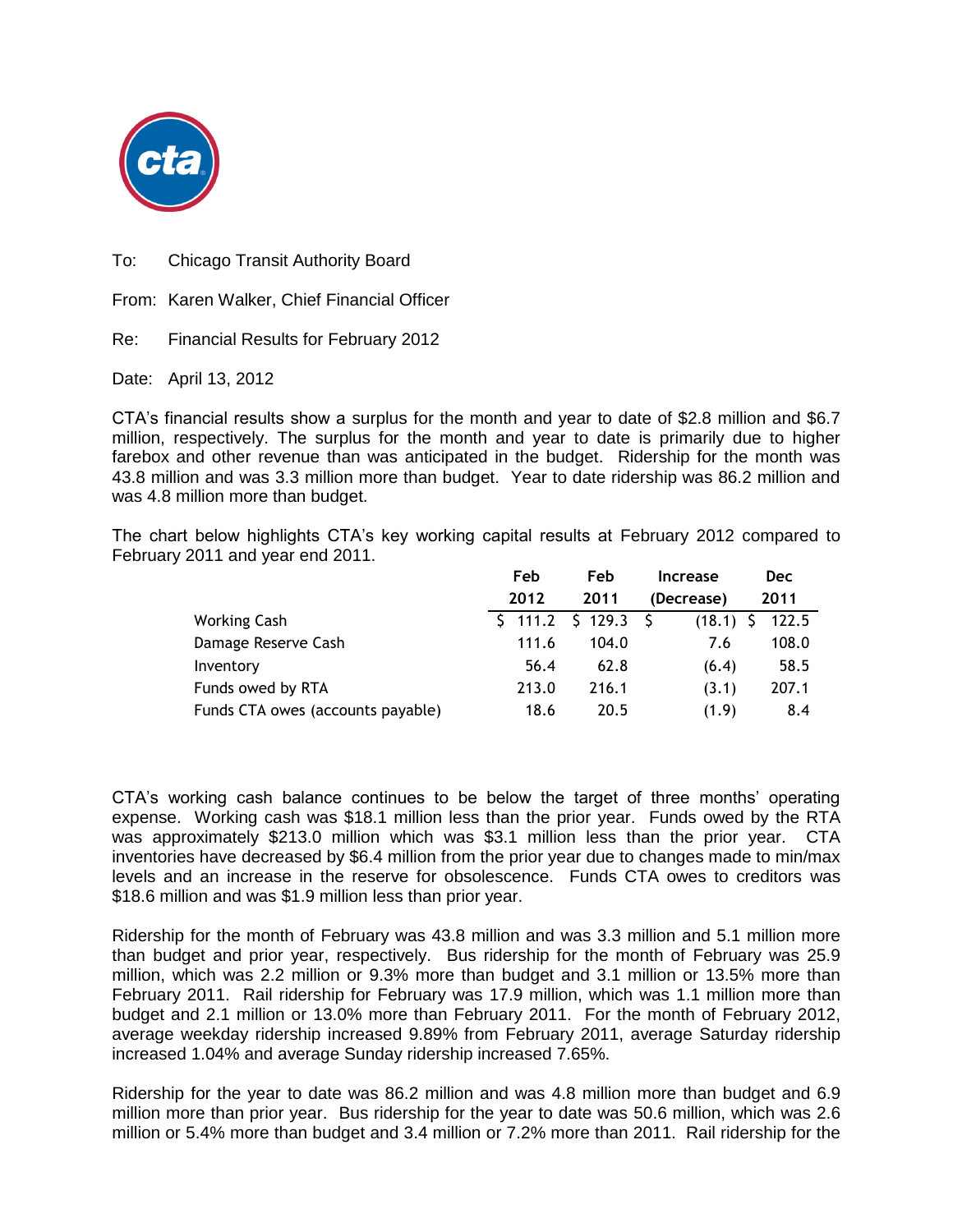year to date was 35.7 million which was 2.2 million more than budget and 3.5 million or 10.9% more than 2011. For the full year of 2012, average weekday ridership increased 6.72% from 2011, average Saturday ridership increased 3.71% and average Sunday ridership increased 8.75%.

Free rides totaled 5.1 million for the month and 10.0 million for the year. This was 0.1 million less than February 2011 and 0.8 million less for the year to date. Free rides for seniors went into effect on March 17, 2008. In September 2011, the free ride program for seniors was modified to subject the participants to a means test. Under the new program, seniors who do not qualify to ride free pay a reduced fare. The majority of free rides occurred on the bus system. Bus accounts for 4.2 million of the total free rides for the month while rail was 0.9 million.

Public Funding Required for Operations for the month and the year was \$52.3 million and \$110.0 million, respectively. Public Funding Required for Operations was favorable to budget for the month by \$2.8 million and was favorable to budget by \$6.7 million for the year.

Recovery Ratio, which measures the percentage of operating expenses CTA funds from internally generated revenues, was 61.16% for the month and 58.58% for the year. This was favorable to budget by 4.12 percentage points for the month and by 3.60 percentage points for the year to date.

Operating Expenses for the month and year equaled \$105.6 million and \$212.8 million, respectively. For the month, operating expenses were \$2.2 million more than budget, primarily due to the other expenses. For the year to date period, operating expenses were on par with budget.

Labor Expense was \$74.2 million for the month of February and was \$0.5 million more than budget. Labor expense for the year to date equaled \$150.5 million and was favorable to budget by \$1.7 million due to the prolonged hiring freeze and more charges to capital jobs than anticipated in the budget.

Material Expense was \$6.0 million for the month and was over budget by \$0.1 million. Material expense for the year to date equaled \$12.3 million and was \$0.4 million over budget.

Fuel for Revenue Equipment was \$4.7 million for the month and was \$0.5 million less than budget for the month. Fuel expense was \$9.4 million for the year to date and was \$1.1 million less than budget. Year to date fuel expense was \$1.0 million more than the prior year due to price increases. The gross price paid per gallon for the month was \$3.27. The fuel swap decreased the price by \$0.16 bringing the net cost per gallon to \$3.11 for the month of February 2011.

Electric Power for Revenue Equipment was \$2.2 million for the month and \$5.2 million for the year. Power expense was on par with budget for the month and year to date.

Provision for Injuries and Damages Expense was \$2.6 million for the month and \$5.2 million for the year to date and was on par with budget.

Purchase of Security Services was \$2.9 million for the month and was \$0.2 million favorable to budget. Year to date security expense was \$5.8 million and was \$0.3 million less than budget.